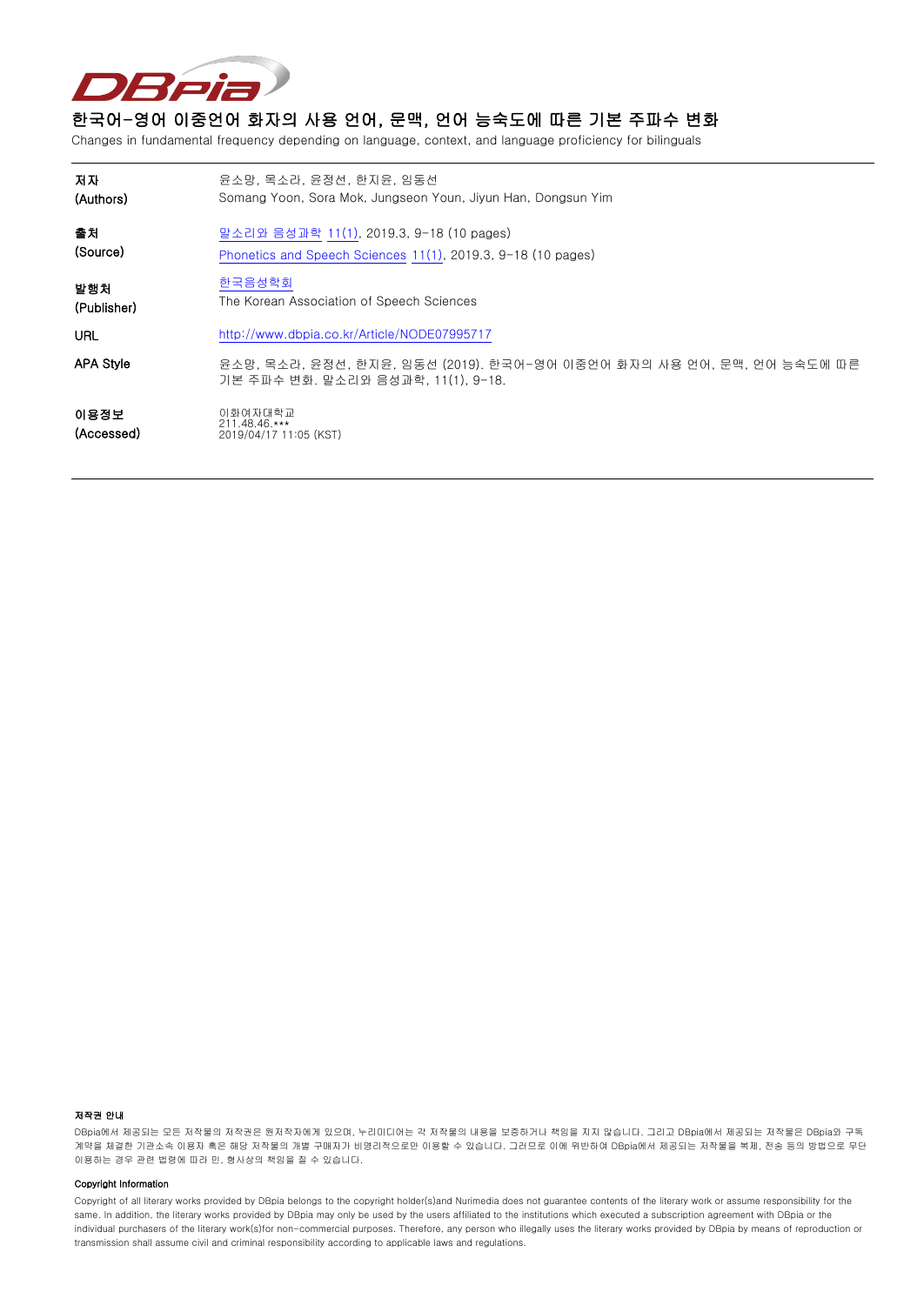

**말소리와 음성과학**

**Phonetics and Speech Sciences** 



# Changes in fundamental frequency depending on language, context, and language proficiency for bilinguals\*

Somang Yoon · Sora Mok · Jungseon Youn · Jiyun Han · Dongsun Yim*\*\**

*Department of Communication Disorders, Ewha Womans University, Seoul, Korea*

#### **Abstract**

The purpose of this study is to determine whether the mean fundamental frequency (F0) changes depending on language, task, or language proficiency for Korean-English bilinguals. A total of forty-eight Korean-English speakers (28 balanced bilinguals and 20 Korean dominant bilinguals) participated in the study. Participants were asked to read aloud two types of tasks in English and Korean. For statistical analyses, the language × task two-way repeated ANOVAs were conducted within the balanced bilingual group first, and then group  $\times$  language two-way mixed ANOVAs. The results showed that the females in both bilingual groups changed their mean F0 depending on the language they used and the tasks  $(p<.05)$ , whereas no significant results were found in the males in either group under any conditions. The mean fundamental frequency in the Korean reading task was significantly higher than that in the English reading task for females in both balanced and Korean dominant bilingual groups. Thus, changes in mean F0 depending on language and context may reflect gender-specific characteristics, and females seem to be more sensitive to the socio-cultural standards that are imposed on them.

**Keywords:** bilingual, cross-linguistic, voice difference, mean fundamental frequency, mean F0

### **1.** 서론

사람들은 기본적으로 고유의 목소리를 지니고 있으며 각자 의 목소리 음역대 안에서 각기 다른 음도(pitch)를 가진다(Chen, 2005; Dolson, 1994; Eady, 1982). 이러한 음도는 1초 동안의 성 대(vocal cords)가 진동하는 횟수인 기본주파수(fundamental fre quency, F0)로 표현한다. 기본주파수는 해부-생리학적 변화에 의

하여 성대의 길이, 크기, 긴장에 따라 달라진다. 성대의 길이가 짧고 크기가 작을수록, 긴장도가 높을수록 기본주파수가 높아 지는데(Fucci & Lass, 1999; Ohala, 1984; Laver, 1980), 성별 및 연 령에 따른 기본주파수의 차이는 주로 성대의 크기와 길이의 차 이로 설명된다. 보통 사춘기 이전에는 남녀 간 기본주파수의 차 이는 보이지 않다가 사춘기 이후부터 남성의 후두가 커지고, 성 대는 길고 굵어지면서 여성보다 기본주파수가 낮아지게 된다.

*Somang Yoon et al. / Phonetics and Speech Sciences Vol.11 No.1 (2019) 9-18* 9

<sup>\*</sup> This work was supported by the Ministry of Education of the Republic of Korea and the National Research Foundation of Korea (NRF-2018S1A3A2075274). \*\* sunyim@ewha.ac.kr, Corresponding author

Received 15 February 2019; Revised 4 March 2019; Accepted 14 March 2019

<sup>ⓒ</sup> Copyright 2019 Korean Society of Speech Sciences. This is an Open-Access article distributed under the terms of the Creative Commons Attribution Non-Commercial License (http://creativecommons.org/licenses/by-nc/4.0) which permits unrestricted non-commercial use, distribution, and reproduction in any medium, provided the original work is properly cited.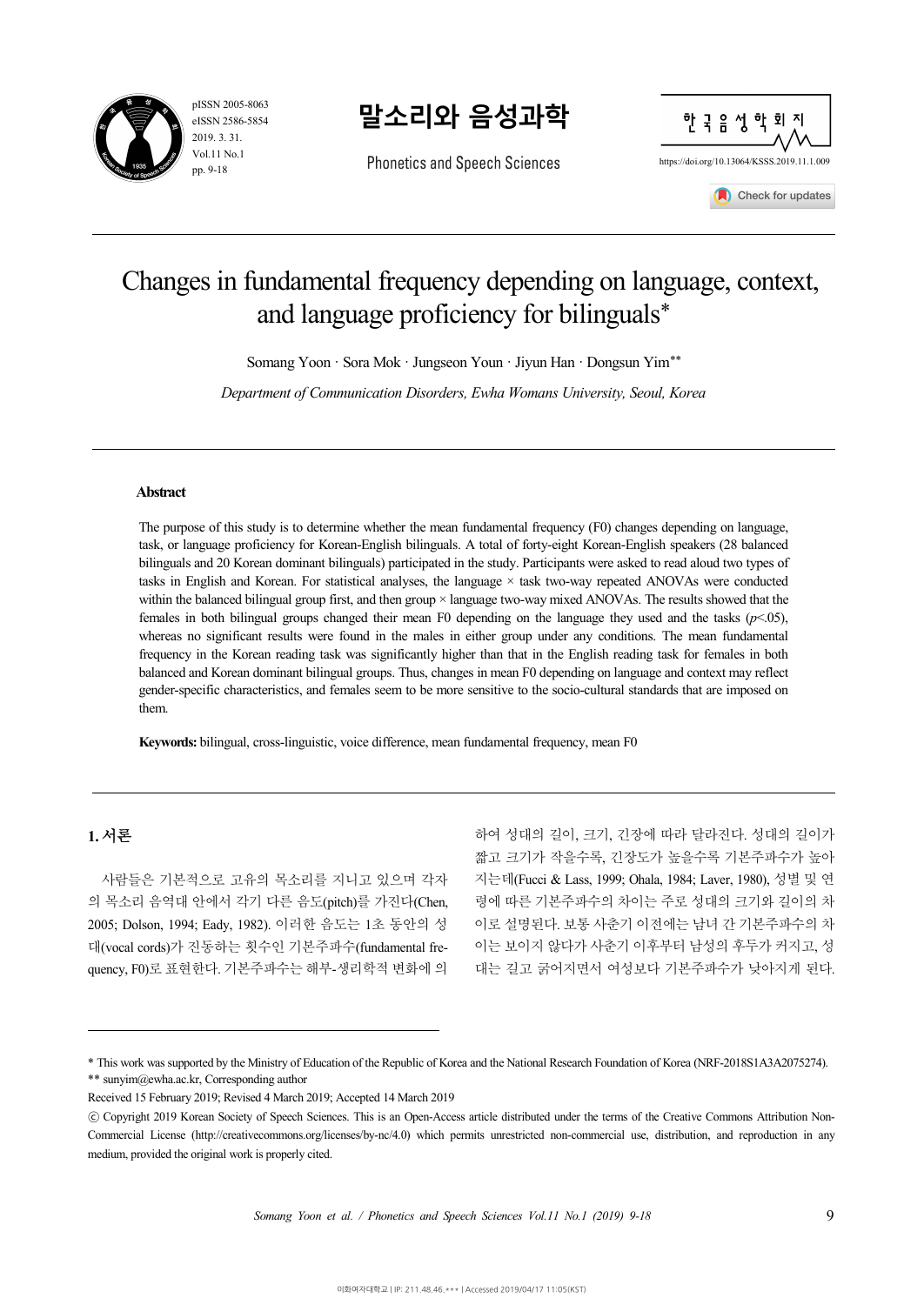그러나 점차 중ㆍ장년기에 접어들면서 남성은 일반적으로 성대 가 가늘어지며 기본주파수가 증가하고, 여성 또한 호르몬의 변 화로 성대는 더욱 무거워져 기본주파수는 감소한다(Hollien & Shipp, 1972; Morrison & Gore-Hickman, 1986; Mysak, 1959).

연령과 더불어 사용하는 언어에 따라 기본주파수가 달라지 기도 한다(Mennen et al., 2012; Traunmüller & Eriksson, 1995; Van Bezooijen, 1995). 특히, 이중언어 화자를 대상으로 한 연구에서 한 화자 안에서도 언어에 따라 기본주파수가 변화한다는 결과 가 학계에 지속적으로 보고되고 있다(Graham, 2014). Hanley et al.(1966)의 연구에 의하면 스페인어, 일본어, 영어를 모국어로 쓰는 남성 화자들을 대상으로 각각의 언어로 된 읽기 자료와 발 화 표본을 분석하여 동일한 화자의 기본주파수가 언어에 따라 달라지는지 살펴보았다. 그 결과, 영어, 일본어, 스페인어 순으 로 기본주파수 범위가 더 컸다고 보고하였다. 또한 Andreeva et al.(2014)은 영어 및 독일어 화자를 게르만어군(Germanic group) 으로 묶고, 불가리아어, 폴란드어 화자를 슬라브어군(Slavic group) 으로 나누어 두 집단 간 기본주파수 차이를 비교하였다. 그 결 과, 게르만어군 화자의 기본주파수가 슬라브어군 화자들의 기 본주파수 평균보다 낮았으며 기본주파수의 범위도 슬라브어군 이 게르만어군보다 더 컸다고 하였다. 그리고 Yuan(2014) 연구 에서는 미국 영어(American English) 화자와 만다린어(Mandarin Chinese) 화자의 실제 뉴스 말뭉치 자료를 분석하여 두 언어 간 기본주파수 범위의 차이를 살펴보았다. 그 결과, 만다린어 화자 의 기본주파수 평균이 영어 화자보다 높았으며 주파수 범위 격 차는 만다린어 화자가 영어 화자보다 큰 것으로 나타났다. 특히,<br>Ryabov et al.(2016)에서 영어-러시아어 이중언어 화자를 대상으 로 연결 발화를 분석한 결과, 언어의 능숙도 및 거주년수, 이민 시기 등이 각기 달랐음에도 불구하고, 언어 간 평균 기본주파수 변화가 뚜렷하게 나타났다고 보고했다. 또한 Nevo et al.(2015)의 연구에서도 영어-히브리어를 모두 능숙하게 사용하는 이중언 어 화자가 하나의 주제에 대해 이야기를 했을 때, 히브리어보다 영어의 평균기본주파수가 더 높은 것으로 나타났다. 즉, 같은 화 자더라도 사용하는 언어에 따라 자신의 음도를 조절한다는 것 을 의미한다.

기본주파수는 언어에 따라 다르다는 연구가 진행됨에 따라 (Chen, 2005; Dolson, 1994; Eady, 1982; Keating & Kuo, 2012), 이 를 규명하기 위해 다양한 이론들이 제시되었다. 첫 번째는, 해 부생리학적 차이(Künzel, 1989; Van Dommelen & Moxness, 1995) 가 언어 간 기본주파수 차이의 원인이라고 주장하는 이론으로 해당 언어를 구사하는 사람들 간의 해부생리학적 차이로 인해 주파수가 달라진다는 것이다. 그러나 동일한 이중언어 화자의 언어 간 기본주파수 변화를 살펴본다면 해부생리학적 요인으 로 이러한 변화를 설명하기 어려울 것이다. 두 번째로, 행태학적 (ethological)인 요인에 의해서 달라진다는 주장인데, Ohala(1984) 는 기본주파수는 내재된 특정한 주파수 코드를 참조하며 설명 할 수 있다고 했다. 이 주장에 따르면 고유하게 저장된 생물학 적인 코드는 후두 크기와 성대 진동의 비율 사이의 상관관계 를 기반으로 하므로 작은 후두가 큰 후두보다 높은 기본주파수

를 생성한다고 주장하였다. 즉, 높은 주파수는 작은 화자(small vocalizer)를 의미하며, 그들의 음성을 순종적이고 취약한 것으 로 연결하고, 낮은 주파수는 큰 화자(large vocalizer)를 의미하여 그들의 음성을 우세하고 위협적인 것으로 연결시켰다. 이러한 상관관계는 일반적으로 구어에서 권력 관계를 표현하기 위해 이용된다고 하며, 만일 기본주파수가 그러한 행태학적인 요인 에 의해서만 결정된다면 이러한 요소들이 두 언어에서 유사하 게 나타날 것으로 예상된다. 세 번째로, 언어마다 서로 다르게 나타나는 음운론적 특성이 주파수범위에 영향을 미친다는 주 장도 있다(Mennen et al., 2012; Yamazawa & Hollien, 1992). 예 를 들어, 유성자음은 같은 유성자음 뒤에 연속할 때보다 무성 자음 뒤에 위치할 때 더 높은 기본주파수 값을 보인다고 하는데 (Gussenhoven, 2004), 이러한 특성들이 언어마다 다르기 때문에 기본주파수에서 차이가 나타난다는 것이다. 마지막으로, 해당 언어권의 사회문화적인 차이가 원인이라는 주장이다. 이는 언 어적 배경과 관련된 언어 외적인 요인에 따라 일부는 언어 간 주파수 범위를 변화시킬 것이고 다른 일부는 그렇지 않을 수 있 다고 하는 주장으로 사회문화적 요인에 따라 기본주파수의 영 향을 줄 수 있다고 하였다(Deutsch et al., 2009; Dolson, 1994; Van Bezooijen, 1995).

주목할 만한 것은 이중언어 화자를 대상으로 하는 많은 연구 에서 성별과 언어에 따른 기본주파수 차이를 사회문화적인 관 점에서 해석한다는 것이다(Ohara, 1999; Ordin & Mennen, 2017; Voigt et al., 2016). 예를 들어, Ohara(1999)는 영어-일본어 이중언 어 화자의 기본주파수 범위를 연구한 결과, 여성의 일본어-영어 사용에 있어서 기본주파수 범위에 유의한 변화가 있다는 것을 확인하였다. 그리고 이러한 차이가 여성에서만 나타난 이유를 언어의 운율적 특징 차이보다는 사회 문화적인 영향과 관련되 어 있다고 주장했다. Ordin & Mennen(2017)도 영어-웨일즈어 이 중언어 화자의 말을 분석한 결과 여성의 경우에만 기본주파수 범위 차이가 있었다는 결과를 보고한 바, 이는 언어 배경과 언어 공동체의 사회 문화적 요인을 반영한 결과로 보인다. Ordin & Mennen(2017)은 여성의 경우에서만 변화가 나타난 것을 두고, 남성과 여성이 추구하는 바의 차이로 설명하고 있다. 즉, 남성의 경우 그들 본인의 개성을 중시하는데 비해 여성은 사회 규범과 본인의 인격을 적절하게 균형을 맞춰나가려는 경향이 만들어 낸 결과라고 추측하고 있다. 그러나 이러한 배경에는 남성에게 는 더 경쟁적이고 독립적인 인격을 요구하고 여성에게는 더 협 력하도록 하는 사회의 분위기가 반영된 것이라고도 볼 수 있다 (Barrett et al., 1993; Bussey & Bandura, 1999; Eagly, 1978; Huston, 1983). 이처럼 이중언어 화자를 대상으로 한 최근의 연구들은 언어 간 기본주파수 변화의 원인에 대해 사회문화적인 요소를 중요하게 지적한다. 언어는 화자가 속한 문화와 경험으로 얻은 개인의 정체성의 상호작용으로 이루어지는 것으로 사회적 배 경이 목소리 변화에 영향을 줄 수 있다는 생각에 기초한 해석인 것이다(Briley et al., 2005; Danziger & Ward, 2010; Ellis et al., 2015; Ogunnaike et al., 2010; Ordin & Mennen, 2017).

이에 두 언어를 사용하는 이중언어 화자를 대상으로 사용하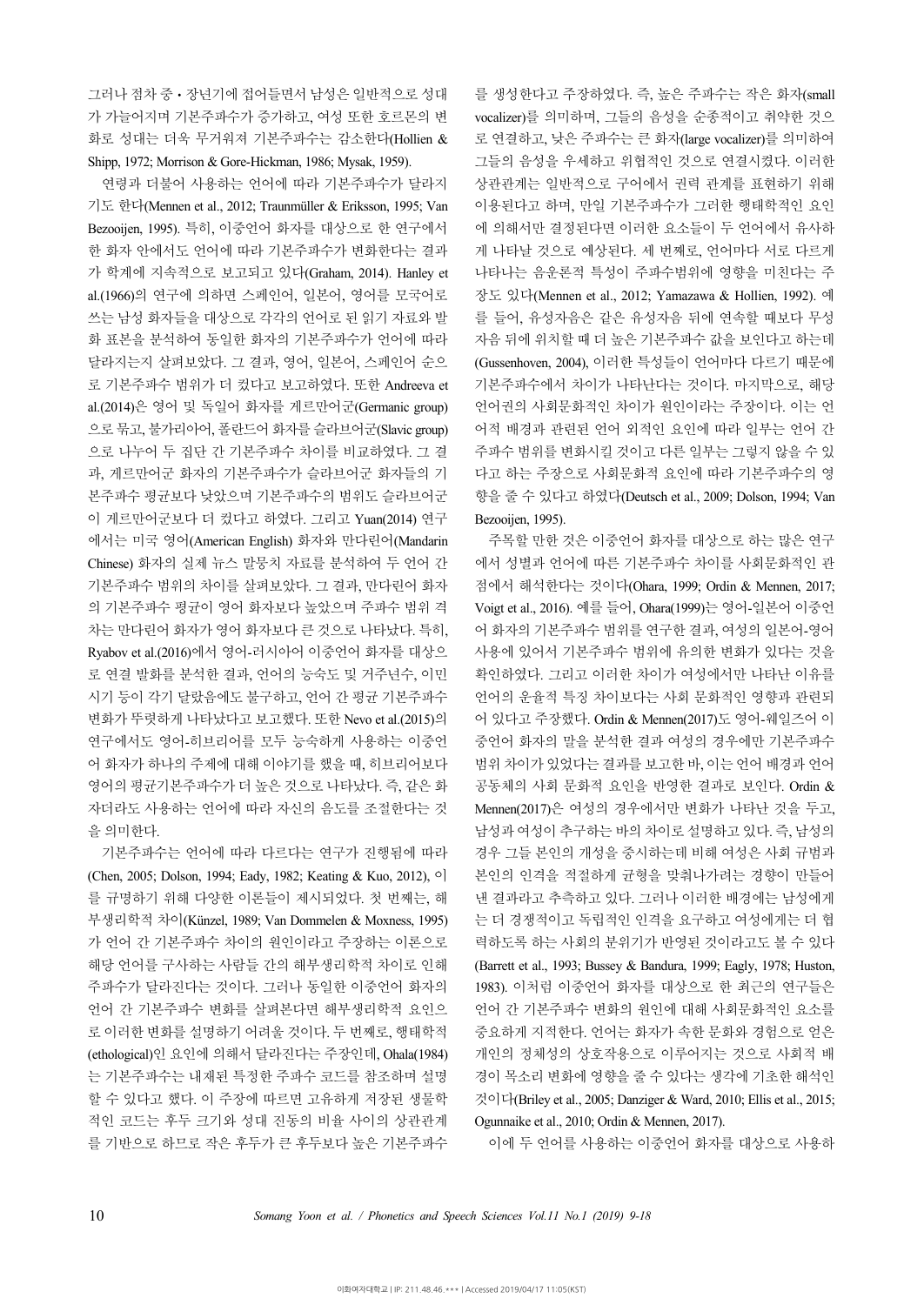는 언어에 따라 기본주파수와 같은 음향학적 지표 변화를 살펴 보는 것은 음도변화의 기전을 살펴볼 수 있다는 점에서 중요하 다. 예를 들어, 기본주파수 변화가 화자의 해부 생리적 차이나 행태학적 차이에 기인한다면 이중언어 화자가 두 언어를 사용 할 때 기본주파수의 변화는 나타나지 않아야 한다. 그러나 만약 사용하는 언어의 특성에 따라 기본주파수가 변화한다면, 이중 언어 화자의 사용언어에 따라 기본주파수가 변화할 것이다. 또 한, 사회문화적 요인에 의한 것이라면 문화적 배경이 다른 집단 마다 기본주파수가 다르게 나타날 수 있을 것이다. 따라서 본 연 구에서는 선행연구 결과를 기반으로 언어(Chen, 2005; Deutsch et al., 2009)와 사회적 집단(Awan & Mueller, 1996; Dolson, 1994; Graddol & Swann, 1983; Van Bezooijen, 1995)이 기본주파수에 영 향을 미치는 주요 변인으로 하여 한국어-영어 이중언어 화자를 대상으로 기본주파수가 성별, 사용언어, 사회적 집단에 따라 달 라지는지 알아보고자 한다. 기존 연구에서는 사회적 집단을 문 화적 배경을 바탕으로 나누었으나 본 연구에서는 성별 및 문화 권을 경험한 기간인 거주년수와 경험을 통해 습득한 언어의 능 숙도에 초점을 두고 분류하였다. 음도변화는 사회문화적 요인 에 기인한다고 가정하였을 때, 사회문화적 특성에 더 민감하게 반응하는 여성에게서 사용언어에 따른 기본주파수 변화가 나 타날 것이라고 기대한다. 다시 말해, 여성은 영어-한국어 발화 에서 기본주파수 범위에 차이를 보이지만, 남성의 경우에는 차 이를 보이지 않을 것으로 예상하였다.

또한 기본주파수는 성별과 언어에 이어 과제조건에 따라서 도 변할 수 있다(Hollien et al., 1997; Shrivastav et al., 2000; Zraick et al., 2000). Murry et al.(1995)은 연장발성 및 읽기, 즉흥적인 자 발화 조건에 따른 평균 기본주파수를 조사한 결과, 남성 화자는 읽기 상황이나 자발화 상황에서의 기본주파수가 연장발성에서 보다 유의하게 높았으며 여성의 경우에는 연장발성이 더 유의 하게 높은 것으로 나타났다고 보고하였다. Zraick et al.(2000)의 연구에서는 연장발성, 읽기, 숫자세기 등 다양한 과제를 통해 평균 기본주파수를 측정하였을 때, 아동 및 성인 남성의 평균 기본주파수는 과제 간 유의한 차이가 없었으나 여성에게서는 유의한 차이가 나타났다고 보고하였다. 그러나 이중언어 화자 의 음도 변화에 대해 살펴본 기존 연구들은 읽기 상황에서의 목소리 변화를 살펴본 것이 대부분이다(Lim et al., 2016; Ordin & Mennen, 2017).

언어적 능숙도 또한 기본주파수에 영향을 줄 수 있다. Busà & Urbani(2011)의 연구에서는 이탈리아어 화자에게 영어로 질문 에 답하도록 한 결과, 영어가 모국어인 집단의 발화에 비해 이 중언어 화자의 기본주파수 범위가 더 작은 것으로 나타났다. Zimmerer et al.(2014)은 프랑스어, 독일어가 모국어인 화자들은 모국어인 L1(First language, 또는 Mother tongue)의 발화보다 두 번째 언어인 L2(Second language)의 발화에서 더 작은 기본주파 수 범위를 보였다고 보고하였는데, 이는 발화 시 그들이 초분절 적인 특징보다는 단어의 분절화에 더 초점을 맞추는 것과 더불 어 L1에 비해 L2를 사용할 때 자신감이 떨어지기 때문이라고 해 석했다. 따라서 L2를 얼마나 자연스럽고 능숙하게 사용할 수 있

는지에 따라서도 차이가 따라서 언어의 능숙도가 음향적인 지 표에 영향을 줄 수 있다고 생각할 수도 있다. 하지만, 이중언어 화자의 각 언어별 노출기간에 따른 언어 간 기본주파수 변화의 양상을 확인한 연구는 제한적이다.

따라서 본 연구에서는 이중언어 화자들이 사용하는 언어와, 언어별 능숙도에 따라 다양한 상황에서 기본주파수가 변화하 는지 알아보고자 하였다. 특히, 한국어-영어 이중언어 화자를 대상으로 읽기 상황뿐 아니라, 일상적인 질문에 답하는 자발화 상황에서도 읽기상황과 마찬가지로 평균 기본주파수가 달라지 는지를 살펴보고자 하였다. 앞선 선행연구에서 보고한 바와 같 이 과제 유형에 따라 화자의 기본주파수가 달라진다면(Hollien et al., 1997; Murry et al., 1995; Zraick et al., 2000) 기본주파수는 읽 기 상황과 자발화 상황에 따라 달라질 것이며, 사용하는 언어에 따라서도 다르게 나타날 것으로 예상한다. 또한, 만약 사용하는 언어에 따라 이중언어 화자들의 기본주파수 범위가 변화한다 면 각 언어를 사용한 기간과 언어의 능숙도에 따라서도 기본주 파수가 달라질 것이다. 그러므로 이중언어 화자의 언어 능숙도 및 노출기간에 따라 집단을 나누어 두 언어 간 기본주파수의 차 이를 비교한다면 두 언어에 대한 능숙도가 높을수록 기본주파 수 범위의 변화가 클 것으로 예상한다.

따라서 본 연구의 연구 질문은 다음과 같다.

- 1) 균형적 이중언어 화자의 평균 기본주파수가 언어(한국어, 영어) 및 과제(읽기, 자발화)에 따라 유의하게 달라지는가?
- 2) 읽기 과제에서 집단 간(균형적 이중언어 집단 vs. 한국어 우세 이중언어 집단) 평균 기본주파수가 언어(한국어, 영 어)에 따라 유의하게 달라지는가?

### **2.** 본론

#### **2.1.** 대상자

본 실험은 연구 질문에 따라 두 가지 실험단계로 나누어서진 행하였다. 먼저 첫 번째 연구 질문을 검증하기 위한 대상자는 영어를 L1으로 사용하는 국가에서 7년 이상 거주한 경험이 있 는 균형적 이중언어 집단으로 20-30대 한국어-영어 이중언어 화 자 28명(남 14명, 여 14명)으로 하였다. 이들은 한국어와 영어에 모두 능숙한 사람이었다.

또한, 두 번째 연구 질문에 따라 균형적 이중언어 집단의 대 상자와 언어 노출기간 및 능숙도에 차이를 두고 비교하고자 20-30대 한국어-영어 이중언어 화자 20명(남 10명, 여 10명)을 추가로 모집하였으며(한국어 우세 이중언어 집단), 본 대상자들 은 영어를 L1으로 사용하는 국가에서 6개월 이상, 3년 미만으로 거주한 경험이 있고 한국어를 모국어로 하는 이중언어 화자로 선정하였다.

이후 전체 대상자에게 자기보고식 설문지 Leap-Q(Marian et al., 2007)를 작성하여 각 언어별 능숙도를 보고하게 하였다. 각 대상자 집단의 평균 나이 및 각 언어권 국가에서의 거주년수 및 언어 능숙도 점수는 표 1에 제시하였다.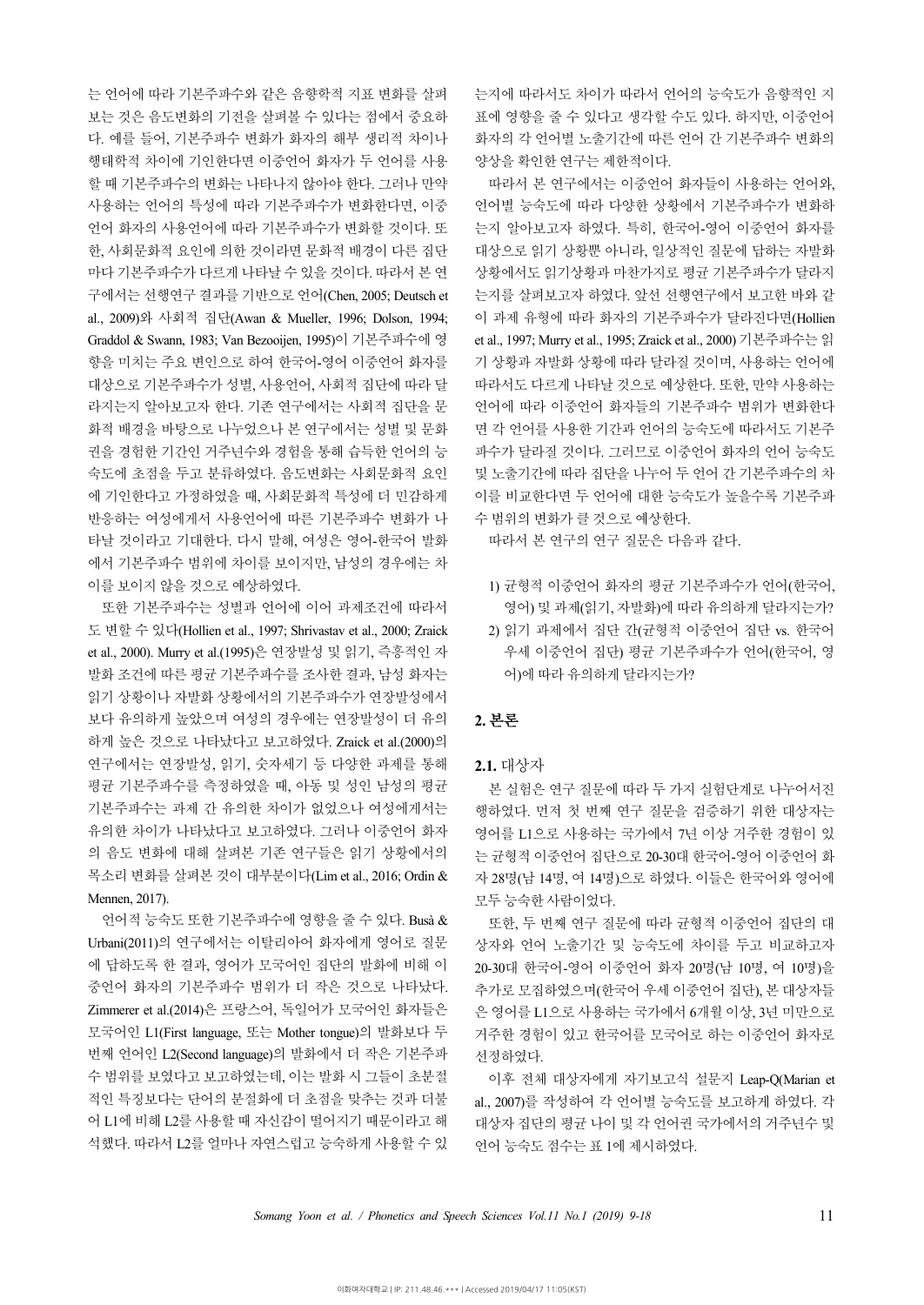|            |          |        | Years of  |                | Length of |         |         | English proficiency* |        |         |         | Korean proficiency* |        |
|------------|----------|--------|-----------|----------------|-----------|---------|---------|----------------------|--------|---------|---------|---------------------|--------|
|            |          | Age    | education | residence(yrs) |           |         |         | (Raw scores)         |        |         |         | (Raw scores)        |        |
| Group      | Gender   | (yrs)  |           |                |           | Expres- | Compre- |                      |        | Expres- | Compre- |                     |        |
|            |          |        | (yrs)     | English        | Korea     | sion    | hension | Reading              | Mean   | sion    | hension | Reading             | Mean   |
|            | Women    | 27.14  | 16.14     | 11.85          | 14.57     | 9.00    | 9.07    | 8.92                 | 9.00   | 9.00    | 9.00    | 9.07                | 9.02   |
| Balanced   | $(n=14)$ | (4.22) | (2.16)    | (4.22)         | (6.84)    | (0.92)  | (0.70)  | (0.88)               | (0.84) | (1.25)  | (1.30)  | (1.22)              | (1.26) |
| bilinguals | Men      | 25.93  | 15.64     | 11.71          | 14.07     | 8.36    | 8.93    | 8.86                 | 8.71   | 8.57    | 8.43    | 8.71                | 8.57   |
|            | $(n=14)$ | (2.09) | (1.59)    | (4.10)         | (4.43)    | (1.34)  | (0.96)  | (0.64)               | (1.05) | (1.68)  | (1.76)  | (1.44)              | (1.64) |
|            | Women    | 25.80  | 16.25     | 1.04           | 24.90     | 5.70    | 6.90    | 7.00                 | 6.53   | 9.80    | 9.80    | 9.90                | 9.83   |
| Korean     | $(n=10)$ | 1.83)  | (0.51)    | (0.72)         | (2.04)    | (2.33)  | (2.21)  | (2.24)               | (2.33) | (0.60)  | (0.40)  | (0.30)              | (0.45) |
| dominant   | Men      | 25.70  | 14.20     | 1.47           | 24.28     | 6.20    | 6.60    | 6.50                 | 6.43   | 9.10    | 9.10    | 9.30                | 9.17   |
| bilinguals | $(n=10)$ | (2.97) | (1.60)    | (0.94)         | (2.34)    | (1.94)  | (1.80)  | (1.86)               | (1.87) | (0.94)  | (1.04)  | (0.90)              | (0.97) |

표 **1.** 대상자 배경정보 **Table 1.** Participants' characteristics

Values are presented as mean.

\* LEAP-Q (Marian et al, 2007).

균형적 이중언어 집단과 한국어 우세 이중언어 집단 간 거주 년수 및 언어 능숙도, 연령, 교육년수에 유의한 차이가 있는지 살펴보기 위해 독립표본 *t*-검정을 실시하였다. 그 결과, 집단 간 한국어권(*t*46=-7.410, *p*=.001) 및 영어권 거주년수(*t*46=10.913, *p*=.000)는 통계적으로 유의한 차이가 있었다. 즉, 균형적 이중언 어 집단(*M*=11.78(yrs), *SD*=4.24)이 한국어 우세 이중언어 집단 (*M*=1.26(yrs), *SD*=.89)보다 영어권 국가에서 더 오래 거주하였 다. 또한, 영어 이해(*t*46=5.167, *p*=.001) 및 읽기(*t*46=4.905, *p*=.001), 표현(*t*46=5.480, *p*=.010) 능력에서 각각 유의한 차이를 나타내 두 집단 간 영어 능숙도에 유의한 차이를 보였다. 즉, 균형적 이중언어 집단(*M*=9.00, *SD*=.86)은 한국어 우세 이중언어 집단 (*M*=6.750, *SD*=2.07)보다 영어 이해에서 높은 능숙도를 보이고, 읽기에서도 균형적 이중언어 집단(*M*=8.89, *SD*=.79)이 한국어 우 세 이중언어 집단(*M*=6.75, *SD*=2.12)보다 높은 능숙도를 보였으 며, 표현에서도 균형적 이중언어 집단(*M*=8.68, *SD*=1.22)이 한국 어 우세 이중언어 집단(*M*=5.95, *SD*=2.21)의 것보다 높았다. 반 면, 연령 및 교육년수는 두 집단 간 통계적으로 유의한 차이가 없었다.

#### **2.2.** 연구도구

본 연구에서는 읽기 상황과 자발화 상황에서의 평균 기본주 파수를 측정하였다. 본 연구에서 사용한 읽기 과제는 길이와 난 이도가 비슷하며, 중립적인 내용으로 구성된 글을 인터넷 뉴스 를 통해 수집하였고, 과제의 타당도를 검증하기 위해 내용타 당도를 분석하였다. 내용타당도를 살펴보기 위해 한국어와 영 어가 모두 유창하다고 보고한 3인의 이중언어 화자에게 4점 척 도의 설문지를 배포 및 회수하여 분석하였다. 내용타당도는 설 문지를 통하여 검사문항을 4점 척도(0점=전혀 비슷하지 않다, 1 점=비슷하지 않다, 2점=비슷하다, 3점=매우 비슷하다)에 따라 내용의 적절성을 평가하여 단어 수준, 구문 수준, 전체적인 내용 수준의 평균값을 산출하여 검증하였다. 그 결과, 과제의 내용타 당도는 77.8%로 나타났다. 자발화 과제는 일상적인 질문에 답 하는 것으로 진행되었으며 한국어와 영어의 질문은 내용이 동 일한 질문으로 구성하였다. 읽기 과제의 지문과 자발화 과제의

#### 질문은 부록 1에 제시하였다.

### **2.3.** 연구 절차

본 연구에서의 대상자는 언어 경험과 능숙도에 대한 조사서 (LEAP-Q; Marian et al., 2007)를 작성한 뒤 실험에 참여하였다. 모든 실험은 소음이 없는 실험실 내부에서 진행하였다. 모두 동 일한 마이크를 사용하여 대상자의 음성을 수집하였으며 대상 자와 마이크의 간격은 15 cm로 통제하였다. 실험은 연구자가 제 시하는 지문을 읽는 과제와 일상적인 질문에 대해 답하는 자발 화 과제로 나누어 진행되었다. 모든 과제는 한국어와 영어로 각 각 한 번씩 진행되었으며, 제시 순서는 한국어-영어 순이었다. 읽기 지문은 모두 유인물의 형태로 실험 시작 시 제공하였으며 자발화 과제는 사전에 미리 질문의 내용을 제공하지 않도록 하 였다. 또한 발화 과제의 질문은 매 실험마다 각각 영어 및 한국 어로 구성된 두 가지 질문 중 임의로 선정하였다. 자발화 과제 시 자연스러운 대화 상황처럼 설정하기 위해 실험 전에 미리 연 구자와 대상자 간에 라포를 형성하는 시간을 가졌으며 연구자 는 대상자 맞은편에 앉아 눈을 마주치고 답변에 호응하는 등 대 상자의 자연스러운 반응을 유도하였다. 언어 능숙도에 대한 조 사서 작성 시간을 제외하고, 대상자별 평균 실험 소요시간은 10~15분이었다.

#### **2.4.** 자료 수집 및 통계 처리

실험 대상자의 음성은 소음이 없는 실험실 내부에서 수집하 였으며 대상자의 입과 15 cm 떨어진 위치에 마이크(CMP-G7 USB COBRA, China)를 고정하여 녹음하였다. 녹음의 샘플링 속 도는 44,100 Hz로 설정하였으며 양자화는 16 bit로 하였다. 녹음된 음성에서 기본주파수를 살펴보기 위해 Praat(Boersma & Weenink, 2001)을 사용하였으며 스펙트로그램 상에서 발화샘 플의 f0를 추출하였다. 읽기 과제의 평균 기본주파수는 대상자 가 한국어 및 영어 지문을 읽는 동안의 f0 평균값을 추출하였다. 이때 안정적인 발화의 f0 값을 분석하기 위해 문단의 앞 뒤 한 문장을 제외한 나머지 부분의 f0 평균값을 분석하였다. 자발화 과제의 평균 기본주파수는 과제 수행 시 대상자들에게 질문에 1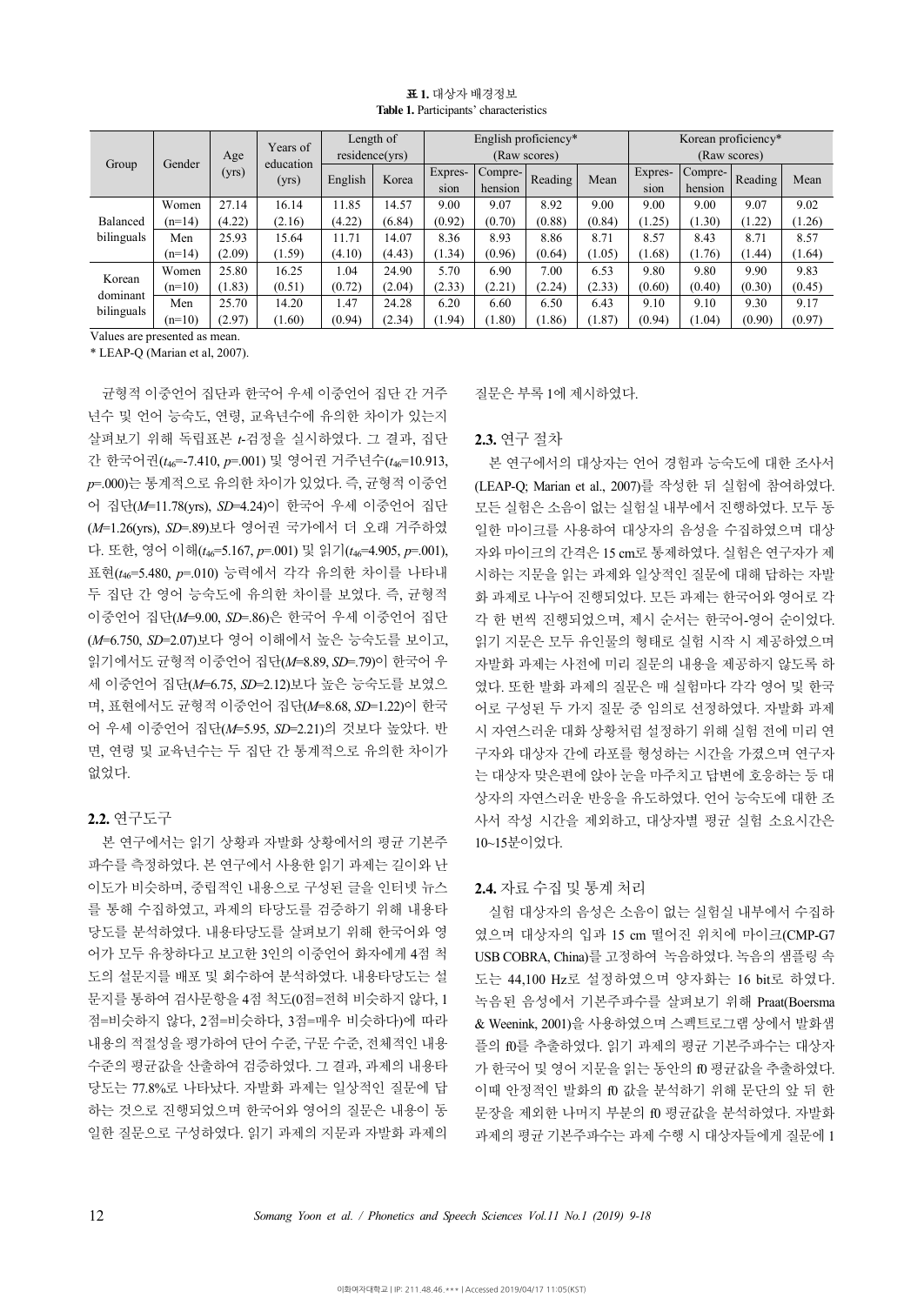분 이상 자연스럽게 답할 것을 요청하여 그 중 가장 안정적인 구 간 30초의 f0 평균값을 추출하였다. 발화 내 3초(3,000 ms) 이상 의 쉼이나 머뭇거림이 있을 시에는 해당 부분을 제외하여 분석 하였다. 그림 1은 자발화 상황에서의 스펙트로그램 분석 화면 예 시이다.



그림 **1.** 자발화 상황에서 스펙트로그램 **Figure 1**. Spectrogram on utterance

이후 각 성별 내 언어 × 과제 이원 배치분산 분석(two-way repeated ANOVA) 및 집단 × 언어 이원 혼합 분산 분석(two-way mixed ANOVA)을 실시하였다. 모든 통계분석은 SPSS(version 25.0) for windows를 사용하여 분석하였다.

### **3.** 연구 결과

**3.1.** 언어 및 과제에 따른 기본주파수 변화

균형적 이중언어 집단의 한국어-영어의 읽기 및 자발화 과제 - 균형적 이중언어 집단의 한국어-영어의 읽기 및 자발화 과제<br>수행은 표 2에 제시하였다. 성별 간 기본주파수는 다르기 때문<br>에 과제 및 어어의 역향은 산펴보기 의해 가 서별 내에서 하구 에 과제 및 언어의 영향을 살펴보기 위해 각 성별 내에서 한국 기준 등 115<br>어-영어 간 과제에 따라 평균 기본주파수에 차이가 있는지를 살 기준 분 4.15<br>고문인단 어-영어 간 과제에 따라 평균 기본주파수에 차이가 있는지를 살 펴보았다.

그 결과, 여성의 경우 언어(*F*(1,13)=13.804, *p*=.003) 및 과제 (*F*(1,13)=7.011, *p*=.020)에 대한 주효과가 모두 유의하였다(그림 2). 즉, 영어(*M*=199.07(Hz), *SD*=17.97)보다 한국어 과제(*<sup>M</sup>*= 206.95(Hz), *SD*= 17.50)의 평균 기본주파수가 더 높았으며, 자발 화 과제(*M*=139.98(Hz), *SD*=19.76)보다 읽기 과제(*M*=206.19(Hz), *SD*=15.80)에서 기본주파수가 통계적으로 유의하게 높았다. 그 러나 언어와 과제 간 상호작용은 유의하지 않았다( $F_{(1,13)}$ =.104, *p*=.753). 반면, 남성의 경우 언어(*F*(1,13)=.960, *p*=.345) 및 과제 (*F*(1,13)=3.339, *p*=.091)에 대한 주효과와 언어 × 과제 간 상호작 용(*F*(1,13)=.341, *p*=.569)이 통계적으로 모두 유의하지 않았다(그 림 3).

표 **2.** 균형적 이중언어 집단의 읽기 및 자발화 과제의 기본주파수 **Table 2.** F0 mean of balanced bilinguals among reading and utterance tasks

| Variables   |         | Reading(Hz) | $U$ tterance $(Hz)$ | $\overline{F}$ |          |  |
|-------------|---------|-------------|---------------------|----------------|----------|--|
|             | Korean  | English     | Korean              | English        |          |  |
| Women       | 209.843 | 202.550     | 204.064             | 195.607        | 13.804** |  |
| $(n=14)$    | (14.57) | (17.23)     | (20.73)             | (19.31)        |          |  |
| Men         | 115.871 | 116.571     | 119.600             | 122.207        | .906     |  |
| $(n=14)$    | (9.46)  | (10.80)     | (11.09)             | (14.65)        |          |  |
| <b>TY 1</b> | .       | (0, 0)      |                     |                |          |  |

Values are presented as mean (*SD*).

Reading, reading task; Utterance, spontaneous utterance task.  $p < 01$ .



그림 **2.** 여성의 언어와 과제에 따른 기본주파수의 추정된 주변 평균 **Figure 2.** Female's estimated marginal mean of F0 across language and tasks





### **3.2.** 집단 간 언어에 따른 기본주파수 변화

읽기 과제에서 언어 능숙도에 따라 집단 간(균형적 이중언어 집단, 한국어 우세 이중언어 집단) 평균 기본주파수에 차이가 있는지 알아보기 위해 읽기 과제에서의 언어 × 집단 간 이원혼 합 분산분석을 실시하였다. 첫 번째 연구 질문에 대한 결과로 언어 간 음도변화양상이 과제에 상관없이 일정하게 나타났기 때문에 본 실험에서는 자발화 과제는 실시하지 않고 읽기 과제 에서의 집단 간 기본주파수를 비교하였다.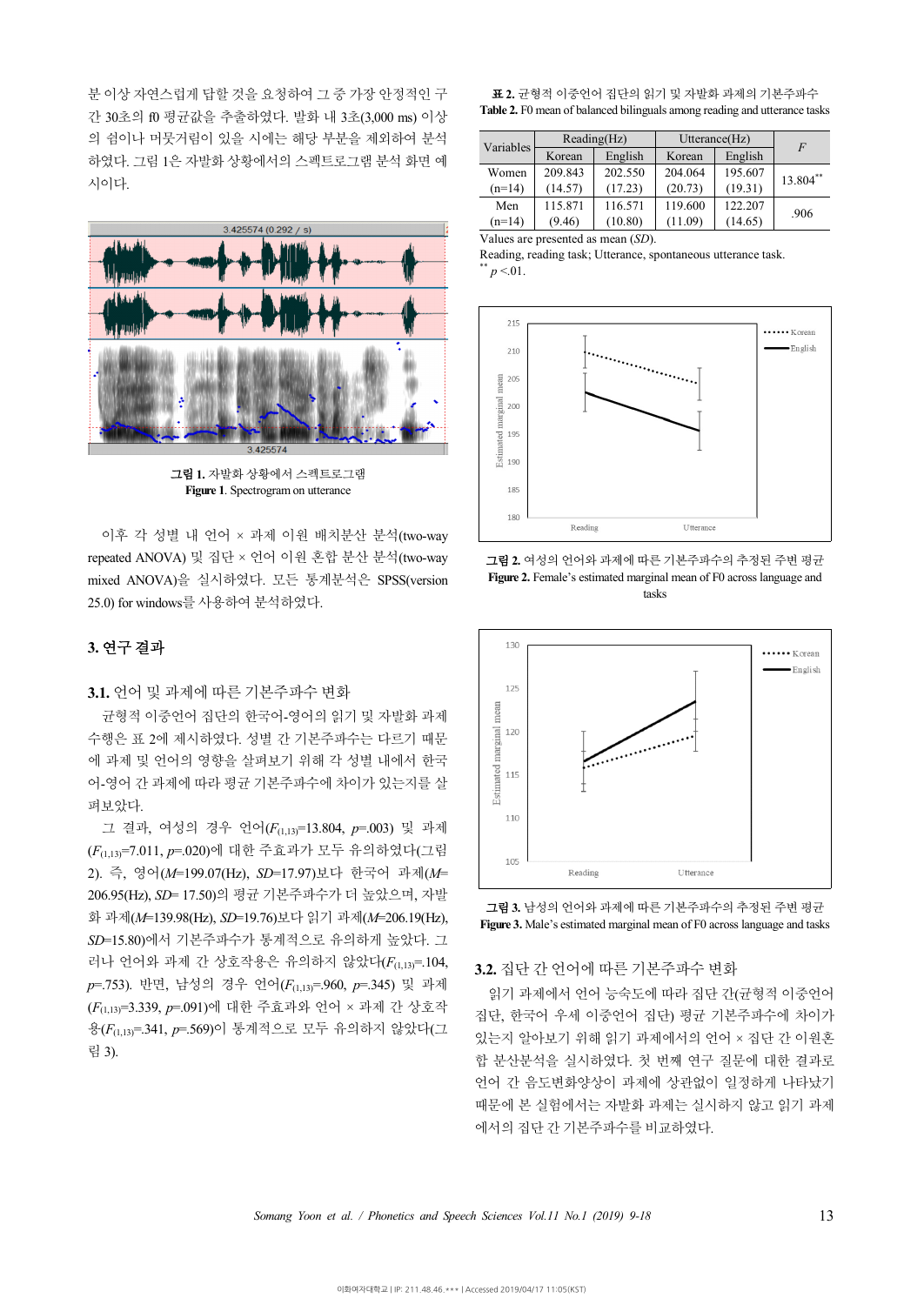

그림 **4.** 여성의 언어와 집단에 따른 기본주파수의 추정된 주변 평균 **Figure 4.** Female's estimated marginal mean of F0 across language and tasks

그 결과, 여성 대상자들의 언어에 대한 주효과(*F*(1,22)=36.886, *p*=.000)가 유의하였다(그림 4). 즉, 한국어 읽기 과제에서 평균 기본주파수(*M*=201.892(Hz), *SD*=15.53)가 영어 읽기 과제(*<sup>M</sup>*= 202.713(Hz), *SD*=16.70)보다 유의하게 높았다. 그러나 집단에 대 한 주효과는 유의하지 않아( $F_{(1,22)}$ =.047,  $p$ =.830) 언어 능숙도에 따른 평균 기본주파수의 변화는 없는 것으로 나타났다. 또한 언 어 × 집단 간 상호작용은 유의하지 않았다(*F*(1,22)=.598, *p*=.448). 반면 남성의 경우, 읽기 과제에서의 언어( $F_{(1,22)}=3.868$ ,  $p=.062$ ) 및 집단(*F*(1,22)= .966, *p*=.336)의 주효과가 모두 유의하지 않았으 며, 상호작용 또한 유의하지 않은 것으로 나타났다(F<sub>(1,22</sub>=1,977, *p*=.174). 각 집단 간 읽기 과제의 평균 기본주파수는 표 3에 제시 하였다.

| Gender | Group                             | Korean(Hz)         | English $(Hz)$     | $\overline{F}$ |
|--------|-----------------------------------|--------------------|--------------------|----------------|
| Women  | <b>Balanced BI</b>                | 209.843            | 202.550            |                |
|        | $(n=14)$                          | (14.57)            | (17.23)            |                |
|        | Korean<br>dominant BI<br>$(n=10)$ | 212.360<br>(17.48) | 202.940<br>(16.85) | 36.886**       |
| Men    | <b>Balanced BI</b><br>$(n=14)$    | 115.871<br>(9.46)  | 116.571<br>(10.80) |                |
|        | Korean<br>dominant BI<br>$(n=10)$ | 112.979<br>(12.16) | 113.140<br>(17.95) | 3.868          |

표 **3.** 집단 간 읽기 과제의 수행 **Table 3.** Group performances of reading task

Values are presented as mean (*SD*).

Balanced BI, balanced bilinguals; Korean dominant BI, Korean dominant bilinguals.

 $*$  *p* <.01.

### **4.** 논의 및 결론

본 연구에서는 한국어-영어 이중언어 화자가 각각의 언어를 사용할 때, 각 성별 내 언어 및 과제에 따라 평균 기본주파수에 서 차이를 보이는지 알아보고자 하였으며, 언어의 능숙도에 따 라 읽기 과제에서 언어 간 평균 기본주파수의 변화양상이 달라 지는지를 알아보고자 하였다.

연구 결과, 여성은 읽기 및 자발화 과제에서 모두 영어보다 한국어에서의 평균 기본주파수가 더 높은 것으로 나타난 반면, 남성의 경우에는 두 언어 간 통계적으로 유의한 기본주파수변 화를 나타내지 않았다. 다시 말해서, 여성 이중언어 화자는 영어 와 한국어를 말할 때에 언어 간 음도가 변화하였고, 남성은 음도 변화를 보이지 않아 성별에 따라 기본주파수의 변화 양상이 다 르게 나타난 것을 확인할 수 있었다. 이는 이중언어 화자들의 언어 간 기본주파수 변화양상이 성별에 따라 다르다는 선행연 구와도 일치하는 결과이다(Ordin & Mennen 2017; Voigt et al., 2016). 이러한 각 성별 내 기본주파수 변화 양상에서 차이는 언 어가 가지고 있는 음운론적 기본 특성이나 해부-생리학적인 차 이로 인한 것이라기보다는 사회문화적인 요소가 영향을 주는 것으로 해석하는 것이 더 적합하다. 만약, 해부-생리학적인 차 이나 언어학적 특성 등이 반영되었다면 언어에 따른 기본주파 수변화가 남녀 모두에게 나타났어야 하기 때문이다.

또한, 여성 이중언어 화자는 자발화 과제보다 읽기 과제에서 더 높은 평균 기본주파수를 보였지만 남성의 경우에는 과제 간 유의한 변화를 나타내지 않았다. 즉, 여성은 언어 간에도 기본주 파수 변화를 보이는 동시에 읽기 및 자발화 과제에 따라서도 평 균 기본주파수가 변화한 반면, 남성의 경우에는 언어 및 과제 유형에 상관없이 비슷한 음도를 산출하는 것으로 나타났다. 이 는 Zraick et al.(2000)의 연구에서도 여성의 경우에만 과제 유형 에 따른 주파수 변화가 있었다고 보고한 것처럼, 과제 자체의 특 성보다는 상황에 맞게 목소리를 유연하게 변화시키는 여성의 성향 등이 과제 간 주파수 변화에 기여한다고 해석할 수 있다.

또한, 기존연구에서는 모국어에서 과제 유형(읽기, 자발화)별 기본주파수 변화를 살펴본 반면, 본 연구에서는 이중언어 화자 의 모든 언어에서 과제유형별 음도 차이가 발생하는지 살펴보 았다. 그 결과, 언어 및 과제유형(읽기, 자발화) 모두 기본주파수 를 변화시키는 요인이며 특히 이는 여성에게 민감하게 작용하 는 요인인 것으로 나타났다. 이러한 결과는 음향학적 차이를 만 드는 요인이 해부생리학적인 요인과 언어적 특징에 기인한 결 과가 아닌 사회문화적 요소에 대한 민감성에 기인한 것으로 해 석할 수 있다.

마지막으로, 본 연구에서는 한국어 및 영어의 능숙도가 이러 한 기본주파수 변화에 영향을 미치는 요인인지 살펴보고자 하 였다. 언어의 능숙도가 주파수 변화에 직접적인 영향을 미칠 것 으로 예상하였으나, 앞선 결과와 마찬가지로 여성 대상자들은 능숙도에 상관없이 한국어-영어 간 유의한 기본주파수 변화를 보였다. 남성의 경우에는 언어 간 약간의 기본주파수 변화를 보 이기는 하였으나 통계적으로 유의하지는 않았다. 따라서 첫 번 째 연구 질문에 대한 해석으로 제시했던 사회문화적 영향은 언 어적 능숙도에 상관없이 나타나는 것으로 생각된다.

본 연구에서의 제한점은 다음과 같다. 언어 노출 정도를 거주 년도로 한정했으며 언어별 능숙도 또한 자기보고식 평가로 직 접평가가 아닌 간접평가를 통해 측정하였다. 그리고 본 연구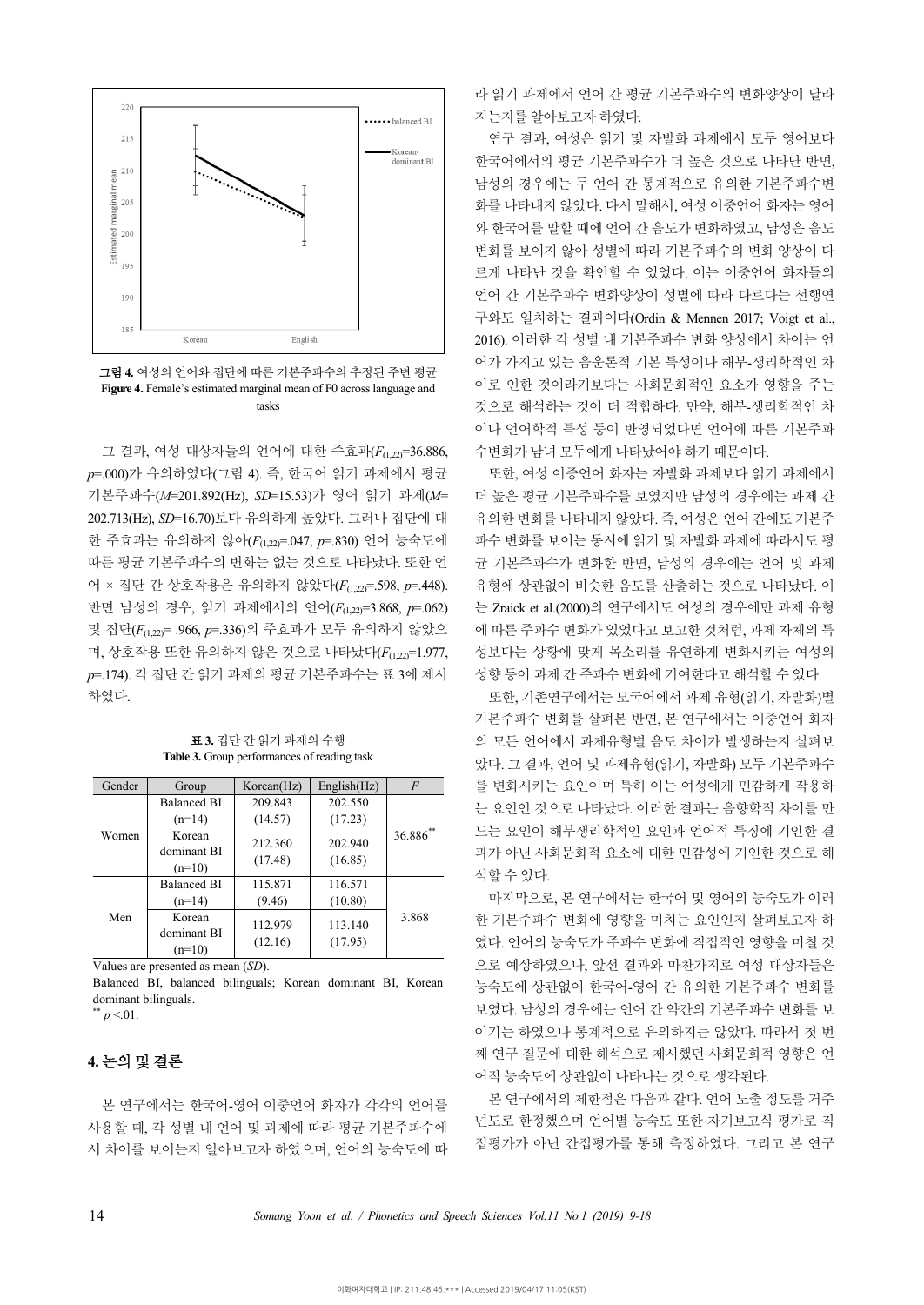를 일반화하기에는 다소 대상자 수가 적다는 한계점이 있다. 이 에 후속연구에서는 대상자수를 더 확보하고 사회문화적 요인 을 세분화하여 기본주파수 변화와의 관계를 살피는 것이 필요 하다.

#### **References**

- Andreeva, B., Demenko, G., Möbius, B., Zimmerer, F., Jügler, J., & Oleskowicz-Popiel, M. (2014, September). Differences of pitch profiles in Germanic and Slavic languages. *Proceedings of Fifteenth Annual Conference of the International Speech Communication Association* (pp. 1307-1311). Singapore.
- Awan, S. N., & Mueller, P. B. (1996). Speaking fundamental frequency characteristics of white, African American, and Hispanic kinder gartners. *Journal of Speech*, *Language*, *and Hearing Research*, *39*(3), 573-577.
- Barrett, K. C., Zahn-Waxler, C., & Cole, P. M. (1993). Avoiders vs.<br>amenders: Implications for the investigation of guilt and shame during toddlerhood? *Cognition & Emotion*, *7*(6), 481-505.
- Boersma, P., & Weenink, D. J. M. (2001). Praat: A system for doing phonetics by computer. *Glot International*, *5*(9/10), 341-347.
- Briley, D. A., Morris, M. W., & Simonson, I. (2005). Cultural chameleons: Biculturals, conformity motives, and decision making. *Journal of Consumer Psychology*, *15*(4), 351-362.
- Busà, M. G., & Urbani, M. (2011, August). A cross linguistic analysis of pitch range in English L1 and L2. *Proceedings of 17th International Congress of Phonetic Sciences (ICPhS XVII)* (pp. 380-383). Hong Kong.
- Bussey, K., & Bandura, A. (1999). Social cognitive theory of gender development and differentiation. *Psychological Review*, *106*(4), 676-713.
- Chen, S. H. (2005). The effects of tones on speaking frequency and intensity ranges in Mandarin and Min dialects. *The Journal of the Acoustical Society of America*, *117*(5), 3225-3230.
- Danziger, S., & Ward, R. (2010). Language changes implicit asso-<br>Lim, S. B., Lee, G., & Rhee, S.-C. (2016). Effect of language on ciations between ethnic groups and evaluation in bilinguals. *Psychological Science*, *21*(6), 799-800.
- Deutsch, D., Le, J., Shen, J., & Henthorn, T. (2009). The pitch levels of female speech in two Chinese villages. *The Journal of the Acoustical Society of America*, *125*(5), EL208-EL213.
- Dolson, M. (1994). The pitch of speech as a function of linguistic community. *Music Perception: An Interdisciplinary Journal*, *11*(3), 321-331.
- Eady, S. J. (1982). Differences in the F0 patterns of speech: Tone language versus stress language. *Language and Speech*, *25*(1), 29-42.
- Eagly, A. H. (1978). Sex differences in influenceability. *Psychological Bulletin*, *85*(1), 86.
- Ellis, C., Kuipers, J. R., Thierry, G., Lovett, V., Turnbull, O., & Jones, M. W. (2015). Language and culture modulate online semantic processing. *Social Cognitive and Affective Neuroscience*, *10*(10), 1392-1396.
- Fucci, D. J., & Lass, N. J. (1999). *Fundamentals of speech science*  (1st ed.). Boston, MA: Allyn & Bacon.
- Graddol, D., & Swann, J. (1983). Speaking fundamental frequency: Some physical and social correlates. *Language and Speech*, *26(*Pt 4), 351-366.
- Graham, C. (2014). Fundamental frequency range in Japanese and English: The case of simultaneous bilinguals. *Phonetica*, *71*(4), 271-295.
- Gussenhoven, C. (2004). *The phonology of tone and intonation.*  Cambridge, UK: Cambridge University Press.
- Hanley, T. D., Snidecor, J. C., & Ringel, R. L. (1966). Some acoustic differences among languages. *Phonetica*, *14*(2), 97-107.
- Hollien, H., & Shipp, T. (1972). Speaking fundamental frequency and chronologic age in males. *Journal of Speech and Hearing Research*, *15*(1), 155-159.
- Hollien, H., Hollien, P. A., & de Jong, G. (1997). Effects of three parameters on speaking fundamental frequency. *The Journal of the Acoustical Society of America*, *102*(5), 2984-2992.
- Huston, A. C. (1983). Sex typing. In P. H. Mussen (Series Ed.) & E. M. Hetherington (Eds.), *Handbook of child psychology* (pp. 387-467). New York, NY: Wiley.
- Keating, P., & Kuo, G. (2012). Comparison of speaking fundamental frequency in English and Mandarin. *The Journal of the Acoustical Society of America*, *132*(2), 1050-1060.
- Künzel, H. J. (1989). How well does average fundamental frequency correlate with speaker height and weight? *Phonetica*, *46*(1-3), 117-125.
- Laver, J. (1980). *The phonetic description of voice quality: Cambridge Studies in Linguistics*. Cambridge, UK: Cambridge University Press.
- fundamental frequency: Comparison between Korean and English produced by L2 speakers and bilingual speakers. *Phonetics and Speech Sciences*, *8*(4), 15-22.
- Marian, V., Blumenfeld, H. K., & Kaushanskaya, M. (2007). The Language Experience and Proficiency Questionnaire (LEAP-Q): Assessing language profiles in bilinguals and multilinguals. *Journal of Speech*, *Language*, *and Hearing Research*, *50*(4), 940-967.
- Mennen, I., Schaeffler, F., & Docherty, G. (2012). Cross-language differences in fundamental frequency range: A comparison of English and German. *The Journal of the Acoustical Society of America*, *131*(3), 2249-2260.
- Morrison, M. D., & Gore-Hickman, P. (1986). Voice disorders in the elderly. *The Journal of Olaryngology*, *15*(4), 231-234.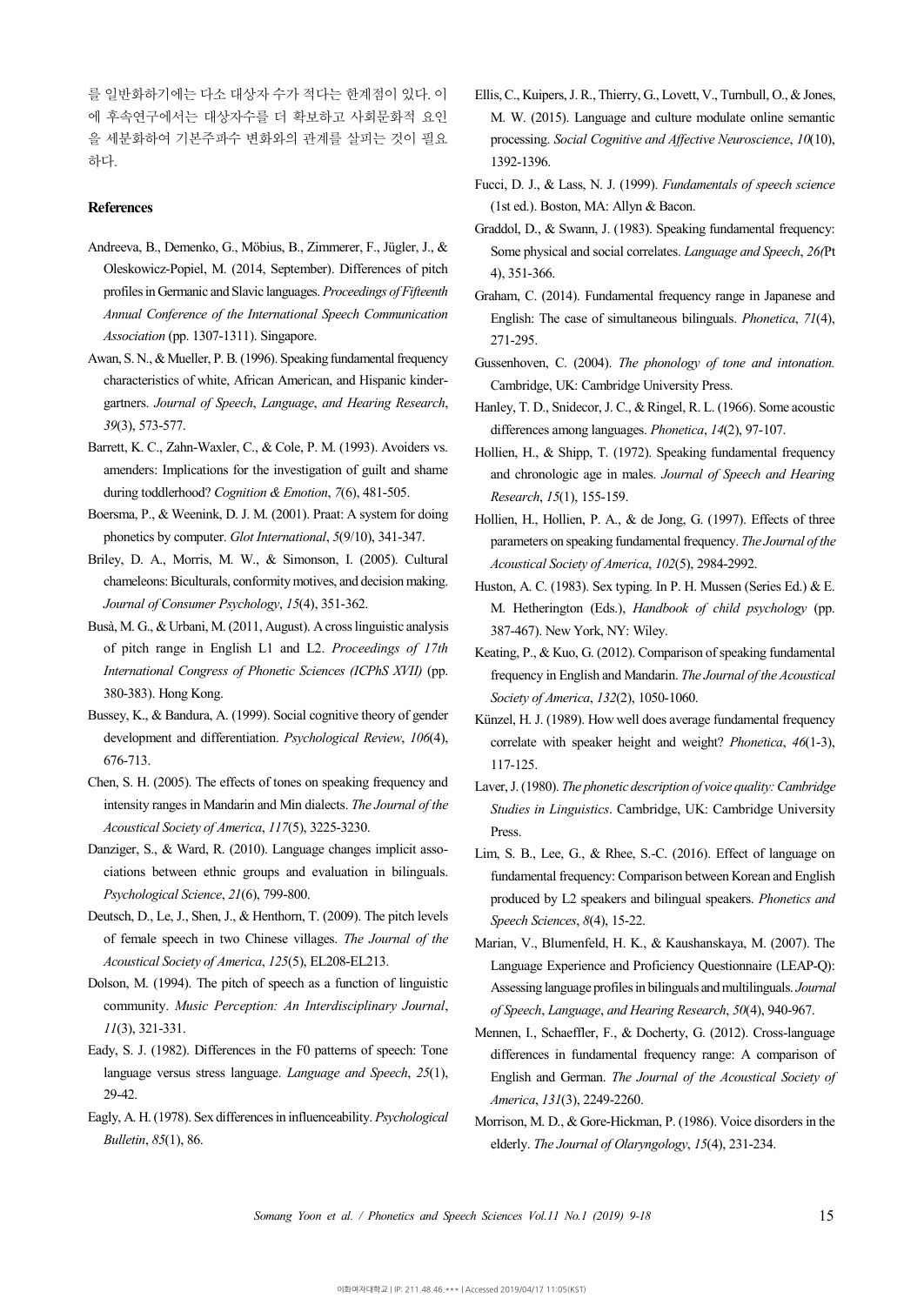- Murry, T., Brown, W. S., Jr., & Morris, R. J. (1995). Patterns of fundamental frequency for three types of voice samples*. Journal of Voice*, *9*(3), 282-289.
- Mysak, E. D. (1959). Pitch and duration characteristics of older males. *Journal of Speech and Hearing Research*, *2*(1), 46-54.
- Nevo, L., Nevo, C., & Oliveira, G. (2015). A comparison of vocal parameters in adult bilingual Hebrew-English speakers. *CoDAS*, *27*(5), 483-491.
- Ogunnaike, O., Dunham, Y., & Banaji, M. R. (2010). The language of implicit preferences. *Journal of Experimental Social Psychology*, *46*(6), 999-1003.
- Ohala, J. J. (1984). An ethological perspective on common cross- language utilization of F0 of voice. *Phonetica*, *<sup>41</sup>*(1), 1-16.
- Ohara, Y. (1999). Performing gender through voice pitch: A cross-cultural analysis of Japanese and American English. In U. Pasero & F. Broun (Eds.). *Wahrnehmung und Herstellung von Geschlecht* (pp. 105-116)*.* Wiesbaden, Germany: Westdeutscher Verlag.
- Ordin, M., & Mennen, I. (2017). Cross-linguistic differences in bilinguals' fundamental frequency ranges. *Journal of Speech*, *Language*, *and Hearing Research*, *60*(6), 1493-1506.
- Ryabov, R., Malakh, M., Trachtenberg, M., Wohl, S., & Oliveira, G. (2016). Self-perceived and acoustic voice characteristics of Russian-English bilinguals. *Journal of Voice*, *30*(6), 772.e1-772.e8.
- Shrivastav, R., Yamaguchi, H., & Andrews, M. (2000). Effects of stimulation techniques on vocal responses: Implications for assess ment and treatment. *Journal of Voice, 14*(3), 322-330.
- Traunmüller, H., & Eriksson, A. (1995). *The frequency range of the voice fundamental in the speech of male and female adults.* Unpublished manuscript.
- Van Bezooijen, R. (1995). Sociocultural aspects of pitch differences between Japanese and Dutch women. *Language and Speech*, *38*(3), 253-265.
- Van Dommelen, W. A., & Moxness, B. H. (1995). Acoustic parameters in speaker height and weight identification: Sex-specific behaviour. *Language and Speech*, *38*(Pt 3), 267-287.
- Voigt, R., Jurafsky, D., & Sumner, M. (2016). Between- and withinspeaker effects of bilingualism on F0 variation. *In Interspeech 2016*, 1122-1126.
- Yamazawa, H., & Hollien, H. (1992). Speaking fundamental frequency patterns of Japanese women. *Phonetica*, *49*(2), 128-140.
- Yuan, J., Ryant, N., & Liberman, M. (2014, May). Automatic phonetic segmentation in Mandarin Chinese: Boundary models, glottal features and tone. *Proceedings of the 2014 IEEE International Conference on Acoustics*, *Speech and Signal Processing (ICASSP)*  (pp. 2539-2543). Florence, Italy.
- Zimmerer, F., Jügler, J., Andreeva, B., Möbius, B., & Trouvain, J. (2014). Too cautious to vary more? A comparison of pitch variation

in native and non-native productions of French and German speakers. *Proceedings of the Speech Prosody 7* (pp. 1037-1041). Dublin, Ireland.

- Zraick, R. I., Nelson, J. L., Montague, J. C., & Monoson, P. K. (2000). The effect of task on determination of maximum phonational frequency range. *Journal of Voice*, *14*(2), 154-160.
- Zraick, R. I., Skaggs, S. D., & Montague, J. C. (2000). The effect of task on determination of habitual pitch. *Journal of Voice*, *14*(4), 484-489.

#### ∙윤소망 **(Somang Yoon)**

이화여자대학교 언어병리학과 석사과정 서울특별시 서대문구 이화여대길 52 Tel: 02-3277-6720

E-mail: y\_somang@naver.com 관심분야: 아동언어장애, 이중언어, 말장애

### ∙목소라 **(Sora Mok)**

이화여자대학교 언어병리학과 석사과정 서울특별시 서대문구 이화여대길 52 Tel: 02-3277-6720 E-mail: msora2134@gmail.com 관심분야: 아동언어장애, 이중언어, 말장애

#### ∙윤정선 **(Jungseon Youn)**

이화여자대학교 언어병리학과 석사과정 서울특별시 서대문구 이화여대길 52 Tel: 02-3277-6720 E-mail: Jeoungsun2727@gmail.com 관심분야: 신경언어장애, 말운동장애, 말장애

#### ∙한지윤 **(Jiyun Han)**

이화여자대학교 언어병리학과 박사과정 서울특별시 서대문구 이화여대길 52 Tel: 02-3277-6720 E-mail: jiyunhan.umd@gmail.com 관심분야: 이중언어, 아동언어장애

∙임동선 **(Dongsun Yim)** 교신저자 이화여자대학교 언어병리학과 부교수 서울특별시 서대문구 이화여대길 52 Tel: 02-3277-6720 E-mail: sunyim@ewha.ac.kr 관심분야: 이중언어, 아동언어장애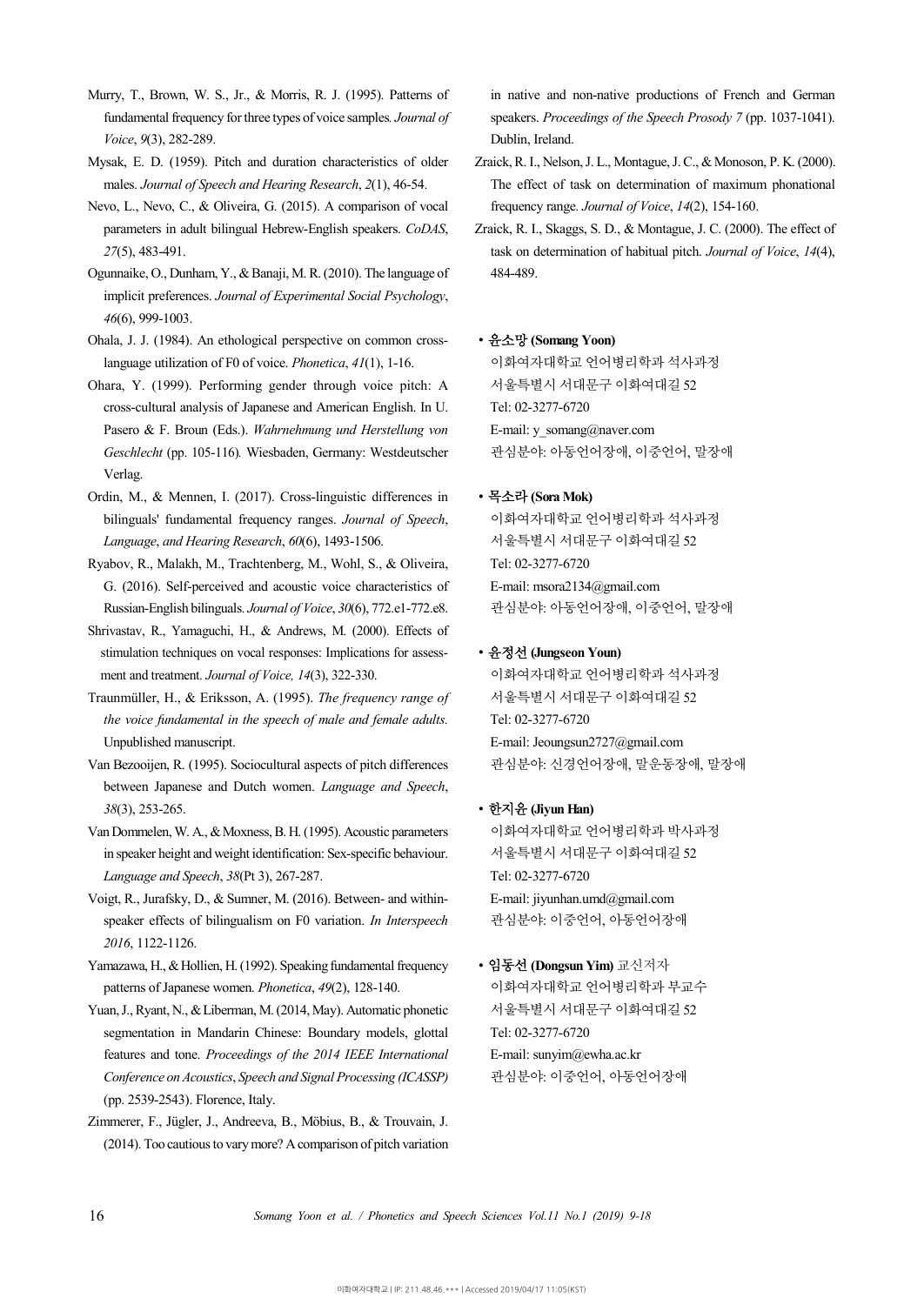### 부록**.** 읽기 과제 지문 및 자발화 과제 질문

**1.1.** 읽기 과제

#### [한국어]

고양이는 장난감을 던지고 굴리고 흔들어주면서 놀아주는 것이 가장 좋다고 한다. 장난감을 움직이며 하는 놀이는 고양이에게 실제 사냥을 하는듯한 긴장감과 즐거움을 주기 때문이다. 그러나 고양이가 손이나 발 등 신체를 물거나 공격하면 당장 놀이를 중단하고 장난감을 치운 뒤 다른 곳으로 가야 한다고 조언했다. 그 이유는 고양이가 체벌을 놀이의 일부로 여길 수 있기 때문 이다.

### [영어]

Cellphones have only existed for twenty years. In the past decade, they have become so popular that almost all adults in developed countries now<br>own a small portable phone. Modern phones can perform wide variety of functio and games, and even surfing the Internet. Their main use, however, remains to be for voice calls and short text messaging. As prices of both phones and calls have come down in the past ten years or so, they have become much more affordable for young people.

### **1.2.** 자발화 과제

[한국어] 주말에 뭐 하세요? 가본 곳 중에 어디가 제일 좋았어요?

[영어] What do you do on the weekends? Where is the best place you've ever been to?